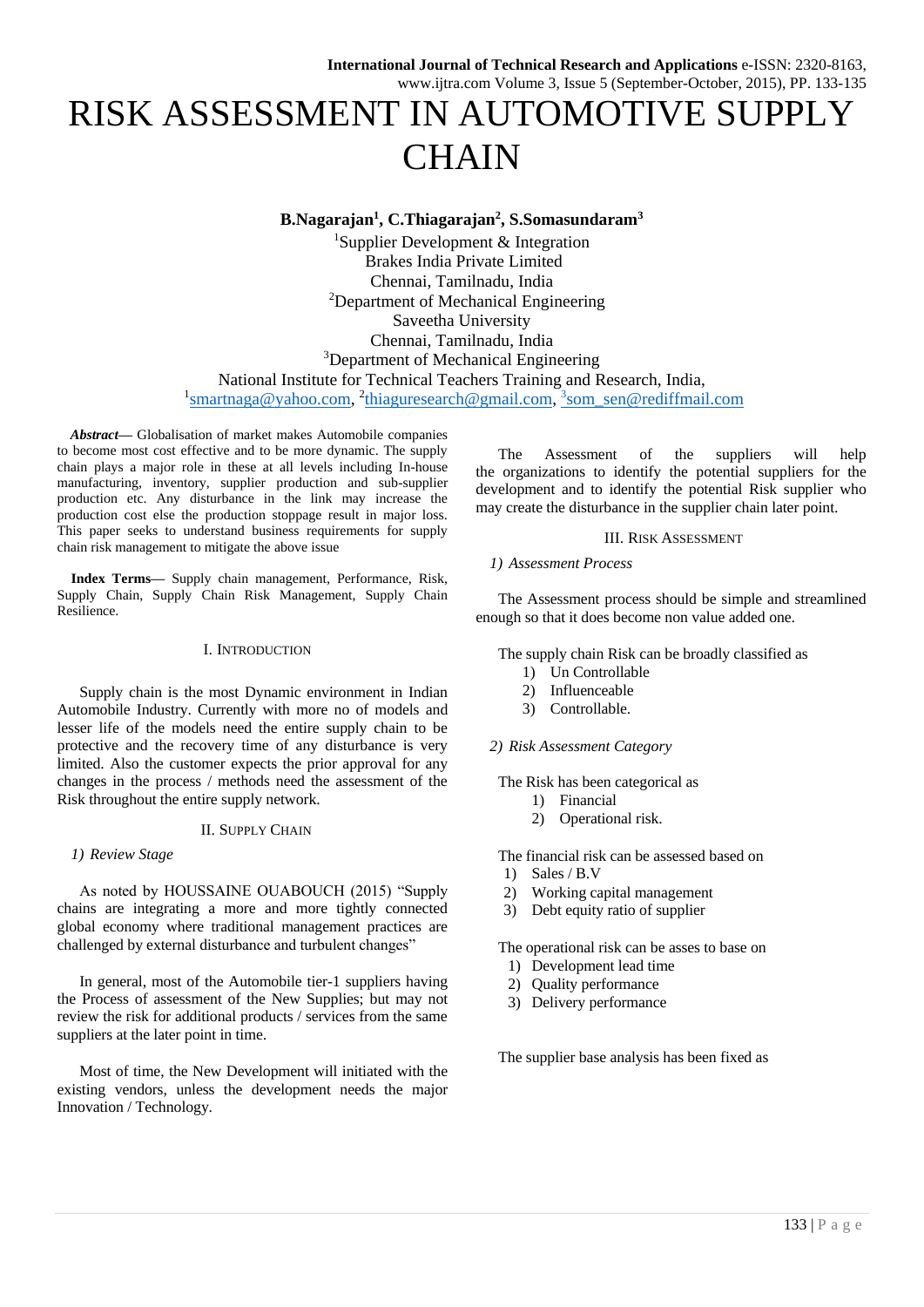## **International Journal of Technical Research and Applications** e-ISSN: 2320-8163,



And follow are the approach for each category

| Category           | Approach          | <b>Management</b> |
|--------------------|-------------------|-------------------|
| <b>Bottle Neck</b> | Secure supply     | Strategic         |
| Critical           | Check & Search    | Strategic         |
| Routine            | Organize & Let go | Tactical          |
| Leverage           | Play by Market    | Tactical          |

#### *3) Key Focus Area*

The main focus of the suppliers should be in Bottle neck & Critical category.

The following point should be considered for the Bottle neck suppliers.

- 1) Audit report
- 2) Sub contract to be utilized
- 3) Vendor management policy
- 4) Past and Current ref
- 5) Country risk Assessment
- 6) Management turnover
- 7) Product / Plant grosses
- 8) Working capital management

In addition to above the following also to consider for critical suppliers.

- 1) Physical security policy
- 2) Asset management policy
- 3) Access control
- 4) Information security policy
- 5) Incident management program

6) Business continuity

#### IV. CONCLUSION

Customer demands and the expectations has increased over a period of time especially in the field of automobile technology. They demand high technology products with lower cost.

Procurement and supply chain professionals are facing higher expectations from management to drive down the cost, apart from the direct part cost they mainly focus on the indirect costs such as safe launch cost, cost of line stoppage and the cost of poor quality.

In order to avoid such indirect costs they must focus on the right supplier, which will be aided by the periodic risk assessment of the suppliers by then they can avoid / predict the risks and may act upon..

#### ACKNOWLEDGMENT

I thank the Management of Brakes India Private Limited to support the research work and my colleagues Mr. D.Sridaran, Mr. N.Narasimhamurthy & Mr. N Muthuraj for the extended support.

#### **REFERENCES**

- [1] Chopra, Sunil, and ManMohan S. Sodhi, "Managing Risk to Avoid Supply-Chain Breakdown," MITSloan Management Review, Vol 46, No. 1, Fall 2004, pp. 53-61. As of August 6, 2011: http://sloanreview.mit.edu/the-magazine/2004 fall/46109/managing-risk-to-avoid-supplychain-breakdown/.
- [2] Christopher, Martin, "Understanding Supply Chain Risk: A Self-Assessment Workbook," Cranfield University, School of Management, Department for Transport, 2003. As of August10,2011:https://dspace.lib.cranfield.ac.uk/bitstream/1826/ 4373/1/Understanding \_supply\_chain\_risk.pdf.
- [3] Favre, Donovan, and John McCreery, "Coming to Grips with Supplier Risk," Supply Chain Management Review, September 1, 2008.
- [4] Finch, Peter, "Supply Chain Risk Management," Supply Chain Management: An International Journal, Vol. 9, No. 2, 2004, pp. 183-196.
- [5] Giunipero, Larry C., and Reham Aly Eltantawy, "Securing the Upstream Supply Chain: A Risk Management Approach," International Journal of Physical Distribution & Logistics Management, Vol. 34, No. 9, 2004, pp. 698-713.
- [6] Lhoussaine ouabouch, "Supply chain Risk management and supply chain resilience analysis", Indian Institute of Material Management, July 2015
- [7] Mark, and Heather Keltz, "Managing Risk in the Supply Chain – A Quantitative Study," AMR Research, 2007.
- [8] Ritchie, Bob, and Clare Brindley, "Supply Chain Risk Management and Performance: A Guiding Framework for Future Development," International Journal of Operations and Production Management, Vol. 27, No. 3, 2007, pp. 303-322.
- [9] Shoumen Datta , et al, "Forecasting and Risk Analysis in Supply Chain Management GARCH Proof of Concept", MIT ESD Working Paper Series.